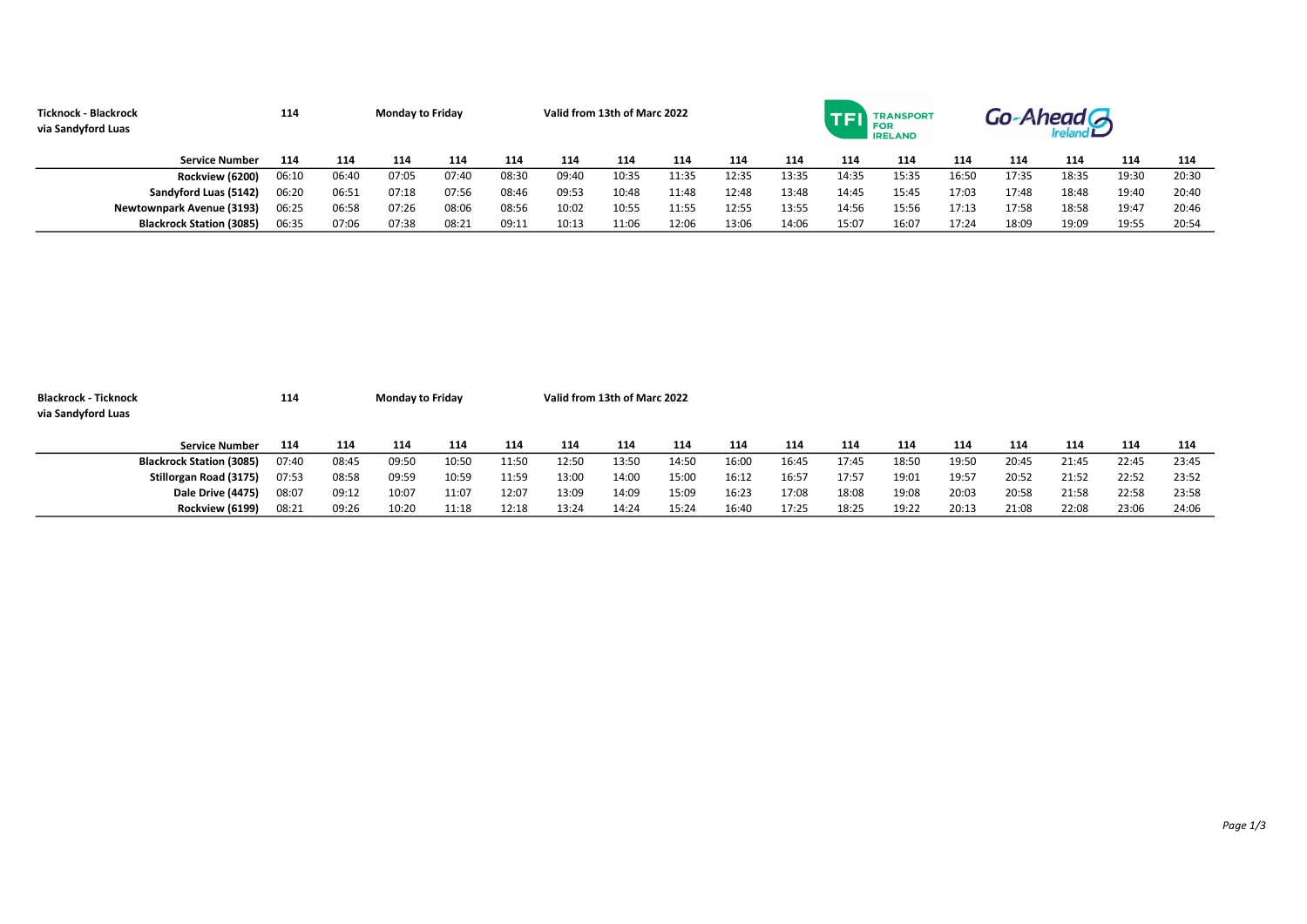| <b>Ticknock - Blackrock</b><br>via Sandyford Luas |                                 | 114   |       | Saturday |       | Valid from 13th of Marc 2022 |       |       |       |       |       |       | <b>TRANSPORT</b><br>FOR<br><b>IRELAND</b> |       |       | Go-Ahead <sup></sup> |  |  |
|---------------------------------------------------|---------------------------------|-------|-------|----------|-------|------------------------------|-------|-------|-------|-------|-------|-------|-------------------------------------------|-------|-------|----------------------|--|--|
|                                                   | <b>Service Number</b>           | 114   | 114   | 114      | 114   | 114                          | 114   | 114   | 114   | 114   | 114   | 114   | 114                                       | 114   | 114   | 114                  |  |  |
|                                                   | Rockview (6200)                 | 06:30 | 07:30 | 08:30    | 09:30 | 10:30                        | 11:30 | 12:30 | 13:30 | 14:30 | 15:30 | 16:30 | 17:30                                     | 18:25 | 19:25 | 20:25                |  |  |
|                                                   | Sandyford Luas (5142)           | 06:41 | 07:41 | 08:41    | 09:41 | 10:41                        | 11:42 | 12:43 | 13:43 | 14:42 | 15:41 | 16:41 | 17:41                                     | 18:35 | 19:35 | 20:35                |  |  |
|                                                   | Newtownpark Avenue (3193)       | 06:46 | 07:47 | 08:47    | 09:48 | 10:48                        | 11:49 | 12:50 | 13:50 | 14:49 | 15:48 | 16:48 | 17:47                                     | 18:41 | 19:41 | 20:41                |  |  |
|                                                   | <b>Blackrock Station (3085)</b> | 06:53 | 07:55 | 08:55    | 09:56 | 10:58                        | 12:00 | 13:01 | 14:01 | 15:00 | 15:59 | 16:59 | 17:57                                     | 18:51 | 19:49 | 20:49                |  |  |

| <b>Blackrock - Ticknock</b><br>via Sandyford Luas |                                 | 114   |       | Saturday |       |       | Valid from 13th of Marc 2022 |       |       |       |       |       |       |       |       |       |  |
|---------------------------------------------------|---------------------------------|-------|-------|----------|-------|-------|------------------------------|-------|-------|-------|-------|-------|-------|-------|-------|-------|--|
|                                                   |                                 |       |       |          |       |       |                              |       |       |       |       |       |       |       |       |       |  |
|                                                   | <b>Service Number</b>           | 114   | 114   | 114      | 114   | 114   | 114                          | 114   | 114   | 114   | 114   | 114   | 114   | 114   | 114   | 114   |  |
|                                                   | <b>Blackrock Station (3085)</b> | 09:50 | 10:50 | 11:50    | 12:50 | 13:50 | 14:50                        | 15:50 | 16:50 | 17:50 | 18:50 | 19:50 | 20:45 | 21:45 | 22:45 | 23:45 |  |
|                                                   | Stillorgan Road (3175)          | 09:59 | 11:00 | 12:00    | 13:01 | 14:01 | 14:59                        | 15:59 | 16:59 | 17:59 | 18:58 | 19:57 | 20:52 | 21:52 | 22:52 | 23:52 |  |
|                                                   | Dale Drive (4475)               | 10:06 | 11:07 | 12:07    | 13:08 | 14:08 | 15:06                        | 16:06 | 17:06 | 18:06 | 19:04 | 20:03 | 20:58 | 21:58 | 22:58 | 23:58 |  |
|                                                   | Rockview (6199)                 | 10:16 | 11:17 | 12:20    | 13:22 | 14:22 | 15:18                        | 16:18 | 17:18 | 18:18 | 19:13 | 20:12 | 21:07 | 22:07 | 23:07 | 24:06 |  |